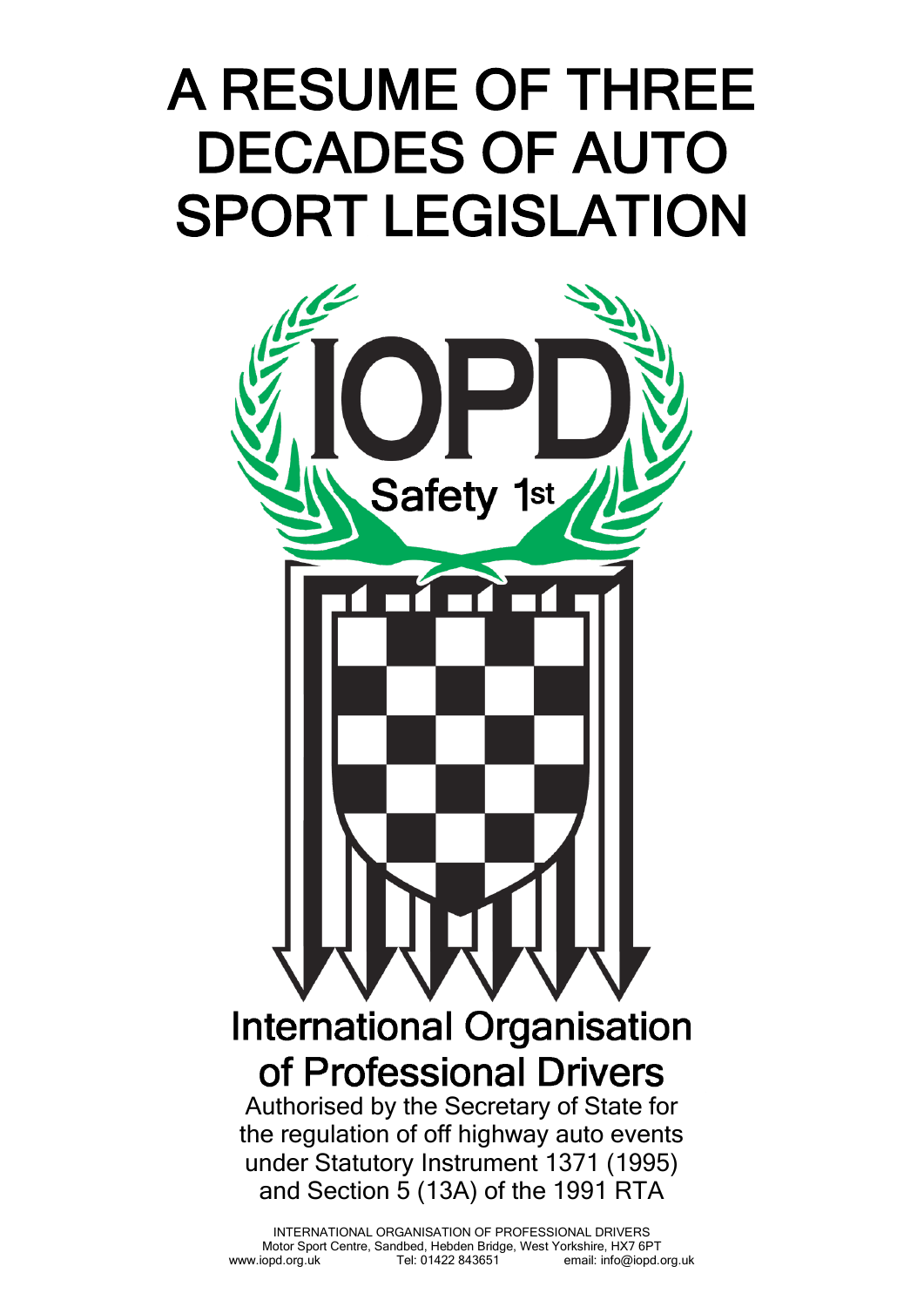## **2020 IOPD Update...nearly three decades of Authorisation**

The IOPD came into being as a result of new Government legislation introduced in 1991 (and updated in 2005) meaning that independent operators now would be required to be authorised, to ensure that they would be fully compliant with these new Road Traffic Acts, Road Safety Acts and Health and Safety at Work Regulations.

The IOPD was named as one of 11 Governing Bodies who could provide statutory derogating (barring) under section 13A of the 1991 Road Traffic Act from the most serious Road Traffic Act prosecutions relating to how a vehicle is driven. Without this authorisation it is now an offence for an under aged / unlicensed person to drive, or ride on a mechanically propelled vehicle at a public attended event in a car park, on a circuit or any other fenced off area and to drive without road risk insurance cover (source: RTA, DfT, DEFRA). In other words, the Authorisation process 'permits' racing, speeding, drifting, competitive furious on the edge, unlicensed, non-road legal, under aged, auto events and driving experiences by statutory disapplication of criminal and civil charges relating to how vehicles are driven/ridden at off highway events on private land.

During the first decade from its initial Government Empowerment the IOPD quickly built a portfolio of affiliate companies and organisers to approximately 100. During the following two decades the IOPD became recognised as a friendly, accommodating, family run facilitator of best practice, compliance and inspection.

As a result, the IOPD has accrued a broad spectrum of practical operational experience not just from one area but from nigh on forty diverse forms of competitive and recreational mechanically propelled activity events. So no matter what type of mechanically propelled activity an organiser wants to run on their site; car racing, bike racing, track testing, pay and play, underage driving, testing, training or stunt shows, the IOPD is able to offer help, advice, rules and inspection. Once compliant this then leads to their events being authorised on one permit of authorisation.

Organisations affiliated to the IOPD include many manufacturers backed driving and riding programmes, including Mercedes World, Brooklands Museum, Jaguar/Land Rover. Also, Arena shows at London Motor Show Live, NEC Drift Racing, Coventry MotoFest, Bicester Heritage. The IOPD represents organisations covering some 19,300 events at over 1,000 venues for 1 million participants per year including some 100,000 under 17's and unlicensed drivers and riders. The IOPD is the chosen authorising body for the British Off-Road Driving Association and the National Tractor Pulling Register, along with many other national groups.

With the recent dramatic increase in health and safety investigations the need to have the skills of staff and volunteers formally recorded can be a crucial deciding factor as to whether prosecutions are brought against organisers. Through its licensing and accreditation process the IOPD now has over 8,000 registered personnel with certification of their abilities.

The IOPD has been particularly successful in authorising manufacturer and insurance company backed junior driver training programmes and junior driver experience programmes. This has seen nearly one million under aged drivers and riders taking part in statutory approved driving and riding activities over the last twenty years.

Other benefits of being Authorised by the IOPD are its unparalleled experience at every level of the European and UK Court systems. From the High Court and Court of Appeal to Magistrate, Coroners and Crown Courts. It has had face to face consultations with International Lawyers, Government Advisers, the Under Secretary of State for Transport, Civil Servant Advisory Groups on motor sport safety, the Head of Motor Sport for the HSE, individual HSE and EHO officers, senior Police officers and leading motor sport barristers on a regular basis.

Another aspect of the work the IOPD does, is in its official involvement in fatal and life changing investigations as it acts as an expert advisor. Over the years this has been both for the defence and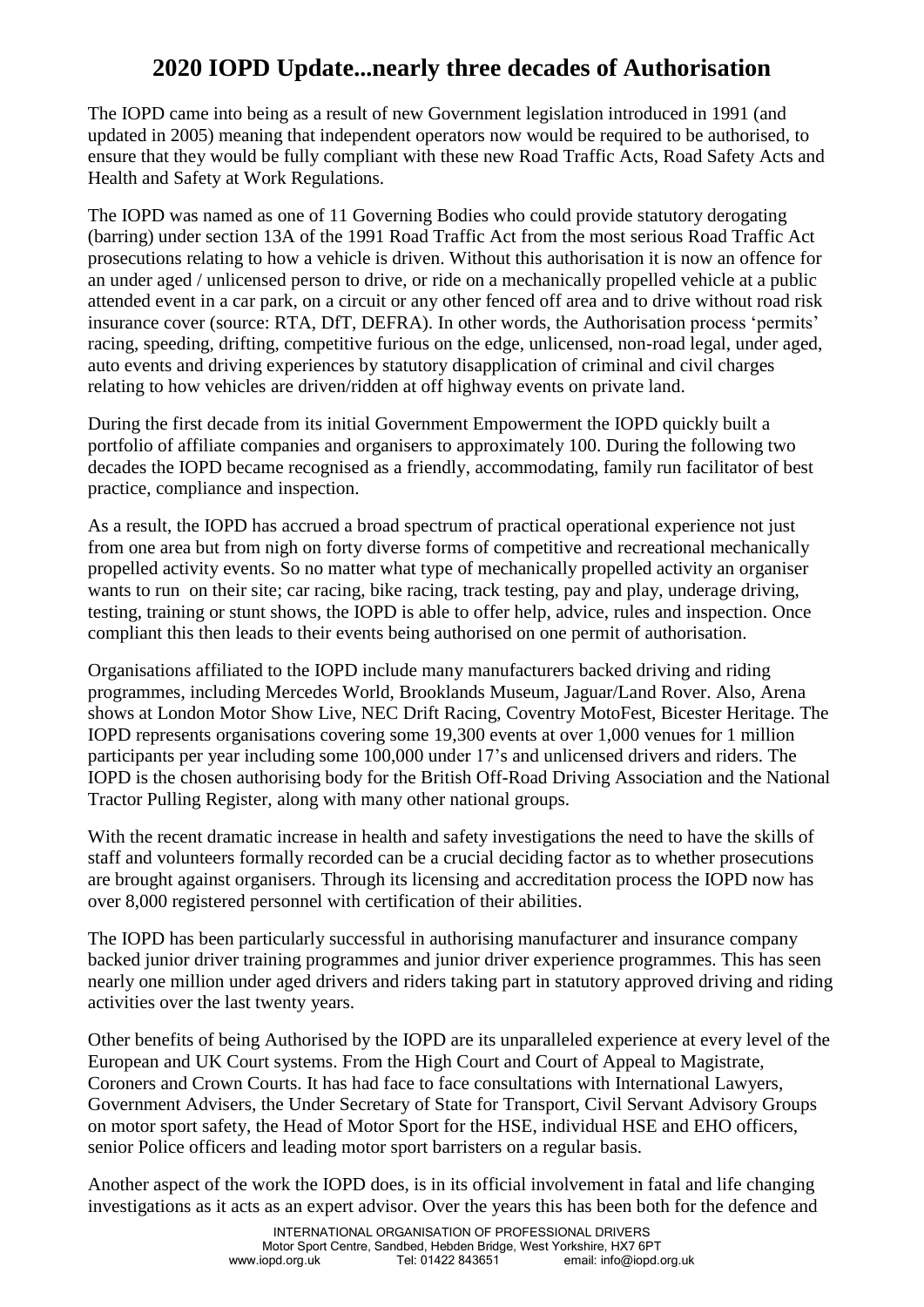the prosecution. Charges brought have ranged from relatively minor ones to death by dangerous driving/riding and corporate manslaughter. Some for irresponsible event organisers not affiliated to the government authorising system have resulted in substantial fines, huge amounts of compensation and even substantial prison sentences.

Whereas beneficiaries of the IOPD authorising systems including manufacturers driving and riding programmes, motor racing circuits, motor museums, farmers, land owners, event organisers, club officials and participants who found themselves potentially looking at serious charges after an investigation, have had charges dropped on production of an authorisation permit, evidence of a satisfactory inspection record and an undertaking that the IOPD will closely monitor their activities in the future.

Another area where you might not expect the IOPD to have had an impact is in avoiding the potential closure of tracks following EHO Prohibition Notices. These have been as a result of perceived noise or from incidents on the sites. From its knowledge of the law relating to noise the IOPD was able to prove that the means by which the noise measurements had been taken were questionable with regards to surrounding external noises. By mediation with Local Authority personnel the IOPD was able to negotiate the reopening of the tracks with certain restrictions.

One circuit was able to continue its operation following the IOPD's intervention. The incident which caused the prohibition notice was as a result of an unauthorised person using the site for vehicle testing who crashed and unfortunately succumbed to their injuries. The IOPD was able to show that the operator of the venue had authorisation in place for their events and hence a set of rules, stipulations and inspection. After several months of discussion and losses amounting to £hundreds of thousands of turnover, the venue operators can now use this site again.

A second site had a prohibition notice served as a result of a fatal driving incident. Once again due to an unauthorised operator using the site. After much discussion, explanation of the authorisation process, proof of authorisation and an agreed set of conditions for improvement to the site in general the IOPD was able to convince the local authority that the venue could be used 'only for events authorised by Governing Bodies'. However, the land owner faced prosecution and possible custodial sentence for permitting the unregulated event on his land. A very expensive Barrister lead plea bargaining which resulted in the custodial sentence being dropped in exchange for a guilty plea on a lesser charge and a £30,000 fine. (See IOPD Guide for Landowner Venue Providers and Land Users including Testing on Private Land).

The IOPD has assisted an affiliated member in a High Court action to successfully defend charges of negligence in organising an Off-Road Endurance Activity. The claimant, an experienced off roader alleged that he had not been warned about the possibility of a submersed hazard in a deep puddle having ridden 20 miles across country.

The judgment once again reinforces the principals established in *Tomlinson v Congleton BC* (2004) and reinforced by *Poppleton* (2009) and others which perpetuates that there is no duty to warn adults against risks that are obvious or ordinarily inherent in the activity being undertaken. In these circumstances there is no duty to risk assess and warn against every feasible danger.

Graham Eklund QC and Stephen Innes (instructed by Weightmans LPP) with Bruce Ralston (Partner) acting for the defence. With IOPD support it was established that the Activity Centre was authorised (under section 13A). It was well run with a high regard for safety and the instructors were entirely competent and highly experienced.

The IOPD note there have been half a dozen challenges in the High Court since 2000 to seek to establish that organisers and landowners are negligent and therefore liable to pay compensation when participants injure themselves when participating in potentially dangerous activities. Organisers and Landowners that cannot evidence Governing Body Inspection and compliance to